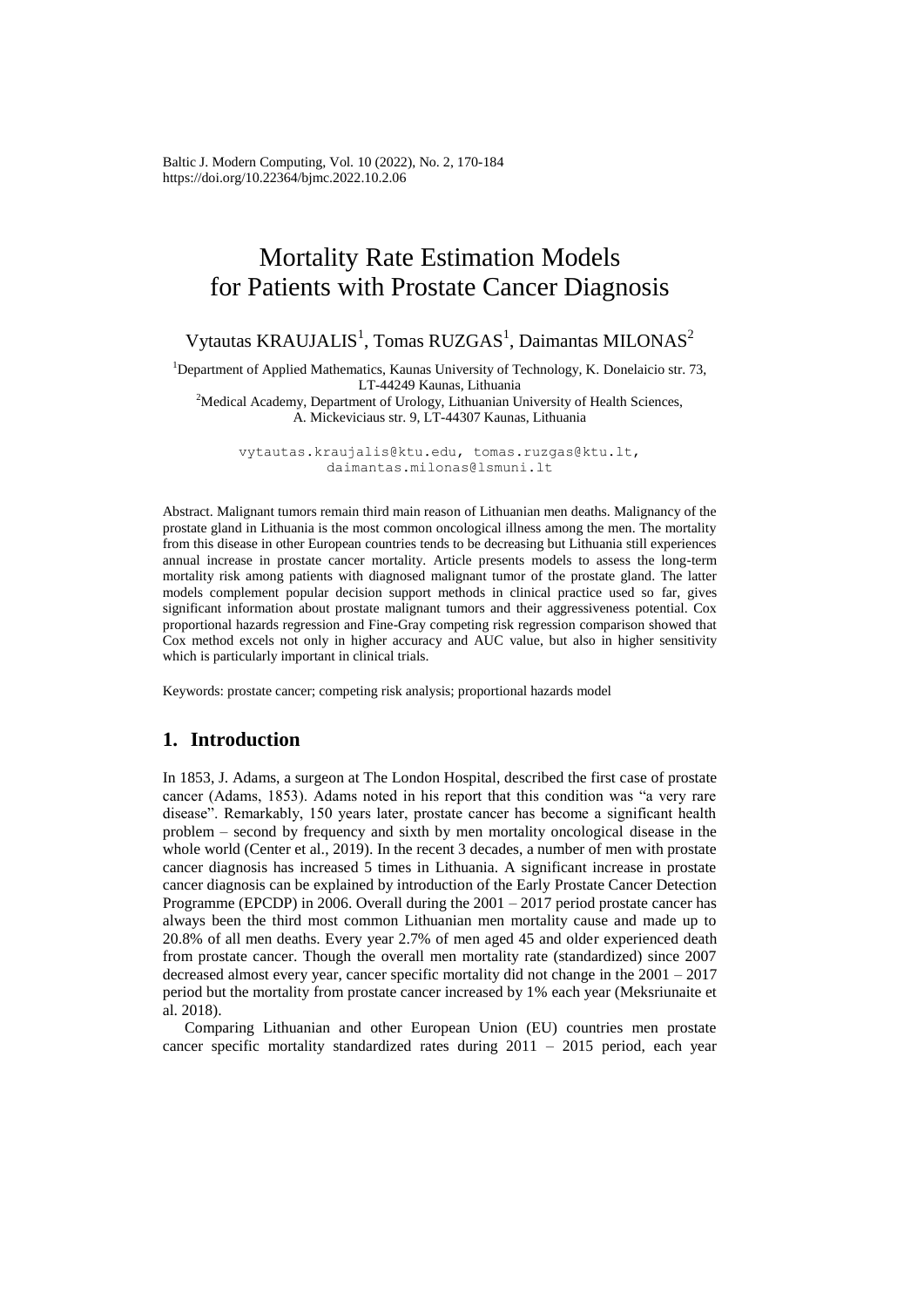Lithuania exceeds the EU average by  $42 - 72\%$ . Men mortality rate from prostate cancer during this period was only higher in Estonia and Latvia, in some years, the mortality rate was higher in Slovenia (2011, 2015), Norway (2011, 2013 – 2015), Sweden and Denmark (2011, 2013, 2014), Iceland (2013) and Liechtenstein (2011). Other EU countries during the 2011 – 2015 period had a lower men prostate cancer mortality rates than Lithuania<sup>1</sup>. In 2020 first European Urology issue, the newest data on prostate cancer morbidity and mortality rates across the globe were presented. In (Culp et al., 2020) it is published that in 2008 – 2012 men morbidity of prostate cancer rates in Lithuania were highest in the world. Factors such as age, genetics, family health history and other surrounding factors highly affects the causes of prostate cancer emergence (Parkin et al., 2011). An important note on prostate cancer is that early diagnosis is crucial as most of the time, an early treatment proceeds to a very good results.

Correct data affects the reliability of analysis on cancer diagnosis and decision making. Storage of medical information and statistical analysis has been used ever since the middle ages. The first medical statistical journal was published in London, 1662 (Connor, 2022). In 1863, F. Nightingale, the pioneer of nowadays nursing raised a problem, related to the medical statistical data collection and unstructured storage in hospitals. According to F. Nightingale, the later problem was the consequence of limited financing and ineffective treatment. In 1977, USA congress published a scientific paper on the benefits of medical information system<sup>2</sup>. This paper states that unified medical information system can be a beneficial tool not only in trainings but also can help medical and health specialists to acquire more knowledge on healthcare, institutional planning, optimization and management. Besides, a unified medical information system is a valuable tool for researchers and government health institutions. Since the year of 2000, together with information technology breakthrough, a regional and national health record systems were started to be established. The main goal of these systems were to save valuable patients data. Information systems of medical data stores structured information about the patient, such as diagnosis, demographics, vital functions, examination results and so on. A clever analysis of patient's records helps with answering questions about quicker disease diagnosis, choosing optimal treatment, application of treatment and prognosis, also estimation of complication risk and optimization of resources in healthcare institutions. Various analytical methods are used for that. One of such groups are risk estimation algorithms (Spruance et al., 2004; Macek et al., 2020). Understanding hazard of mortality and learning from deaths is an important component of good clinical practice but current approaches and measures are complex, controversial and difficult to understand (Stewart et al., 2016).

To evaluate proportional hazards in medical research, it is not uncommon to find classical methods such as either Fine-Gray competing risk model (Fine and Gray, 1999) or semi-parametric Cox regression model (Cox, 1972) being used. In an article which developed multivariate competing-risk model to analyse postoperative prostate cancerrelated death (Tosco et al., 2018), authors studied 2823 patients with high risk prostate cancer which is defined as clinical stage T3-4, prostate specific antigen >20 ng/ml or biopsy Gleason score 8-10. Multivariate analysis was used to evaluate pathologic stage, pathologic Gleason score, lymph nodes status and surgical margin status as independent predictors of prostate cancer-related death. Later authors applied a multivariate model to evaluate  $pT > 3b$  (pathologic stage), pN1 (lymph node status) and  $pGS > 8$  (pathologic

<u>.</u>

<sup>&</sup>lt;sup>1</sup> WEB, a: Eurostat database, product code "hlth\_cd\_asdr2"

<sup>&</sup>lt;sup>2</sup> WEB, b: Report by the US Congress Office of Technology Assessment, 1977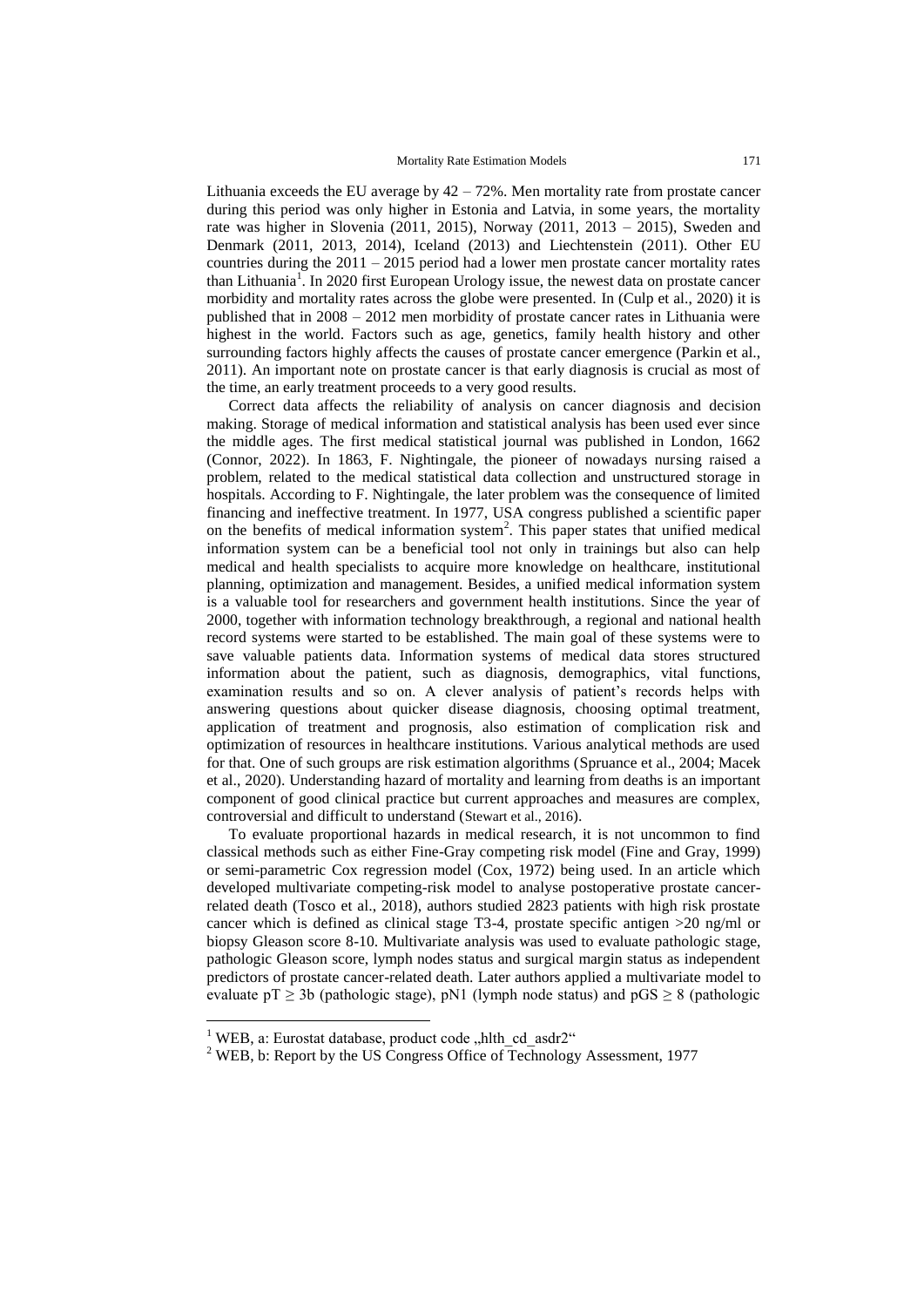Gleason score) as independent predictors of prostate cancer-related death. Variables were combined into 8 possible combinations and then 3 subgroups which gave the following cumulative risk: good prognosis subgroup 7 year cumulative risk is just 0.01 (95% CI 0.00 – 0.05), intermediate – 0.09 (95% CI 0.05 – 0.15) and poor – 0.18 (95% CI  $0.11 - 0.29$ ). Another article analyzed grouping system of Gleason score (Berney et al., 2016) which is based on the International Society of Urological Pathology (ISUP). Analysis was performed on men aged <76 during the diagnosis of prostate cancer. Authors used semi-parametric Cox proportional hazards regression model with the response – prostate cancer-related death. Multivariate analysis included overall and worst Gleason score (GS) clinical T stage, prostate specific antigen, volume of disease and method of treatment. Grouping into 5 prognostic groups was made using the new proposed grading system (Epstein et al., 2016) with both overall and worst GS. Both overall and worst GS in five grade groups showed significant results. Article presents that when GS is grouped into five grade groups on either overall or worst GS, all the hazard ratios (keeping  $1<sup>st</sup>$  grade group as a reference) are significant. Authors conclude that these results, for the first time, shows interpretation of GS using modern criteria as an effective prognostic grade group when prostate cancer death is our outcome.

Lithuania cancer registry database each year adds up more than 1300 prostate cancer (adenocarcinoma) records. Those records could be a useful structured data source for future scientific research. An important factor in such registry databases is long-term patient observation. Usually, separate clinic's databases which were being gathered much earlier are more significantly informative although they include less amount of patient data than national registry (Carlsson et al., 2020). Although Lithuania's morbidity of prostate cancer in the recent year is declining, the mortality rate is increasing. One of the main reasons is late diagnosis. Regular examination of prostate specific antigen level in blood can decrease the amount of untreated and already spread prostate cancer. The main survivability factor is early diagnosis and timely radical treatment of the primary tumour. Surgical removal of the tumour in its early stage increases survival probability for additional 10 years up to  $90 - 97\%$  (Braun et al., 2004). However, some prostate cancers are potentially of aggressive form and despite the treatment, patients die because of disease progression. Such cancer form detection and timely adjunctive therapy could prolong survival or even save the life.

The purpose of this paper is to explore the prostate cancer related survival of Lithuanian men and train two mortality rate estimation models – semi-parametric Cox proportional hazards regression and Fine-Gray competing risk regression. To estimate the hazard ratios and identify significant predictors on prostate cancer related mortality and other cause mortality. The two mortality rate estimation models will be trained, tested and compared to each other using statistical methods.

#### **2. Material and Methods**

A dataset from "Kauno Klinikos" clinic (Kaunas, Lithuania) consisting of 2410 patients treated by radical prostatectomy (RP) for clinically localized prostate cancer (PCa) between 2001 and 2017 is used. Six characteristics were analysed: age, preoperative prostate specific antigen (PSA), metastatic lymph nodes, pathologic stage (pT), lymph node status (pN) and surgical margin status (SM). For each case of the patient death, either a cancer specific mortality (CSM) or other cause mortality (OCM) is registered.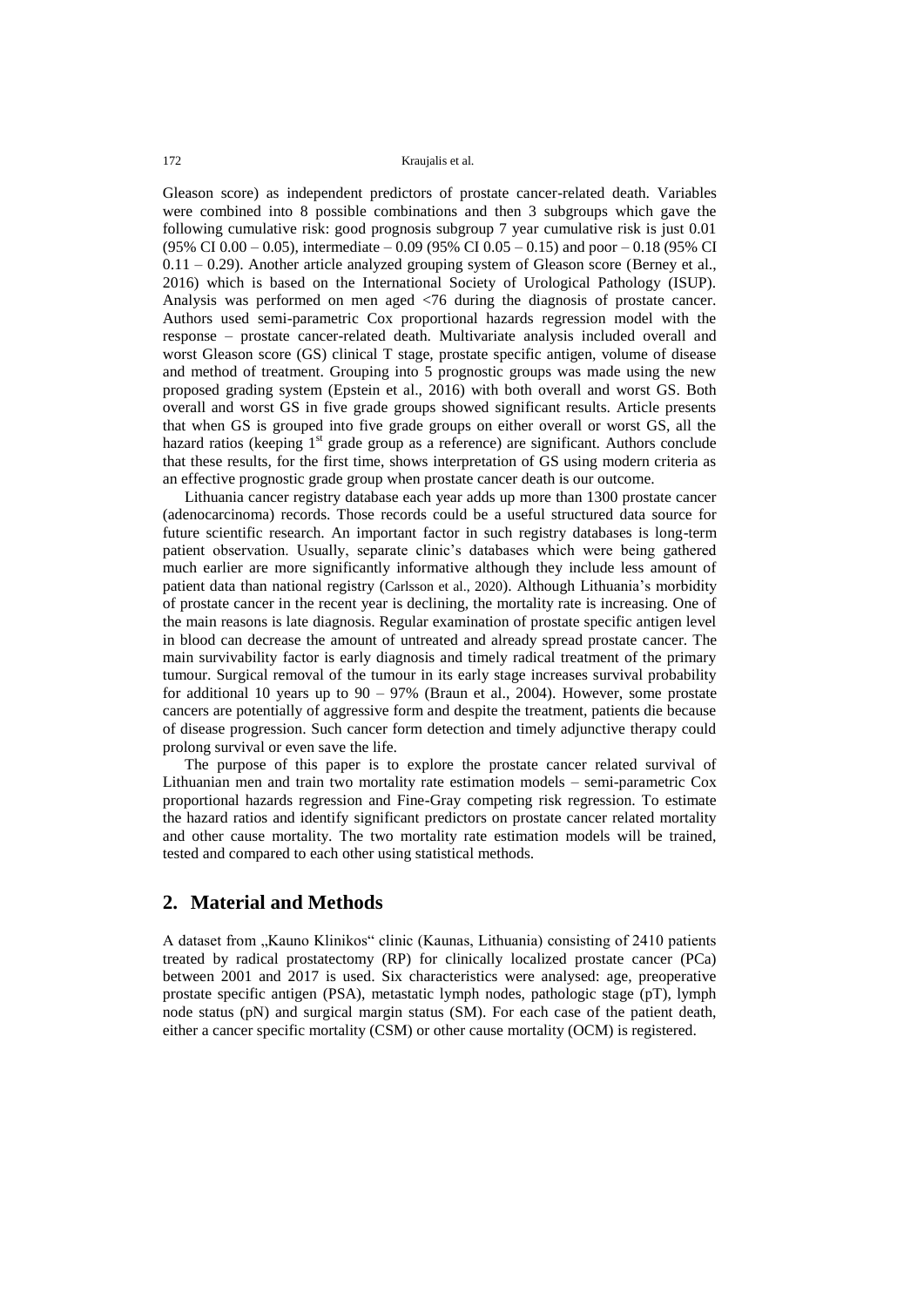

**Figure 1.** Research workflow diagram.

Descriptive characteristics of variables were reported. For categorical variables frequencies and proportions are given while median, interquartile range (IQR), minimum and maximum values were reported for continuous variables. Research workflow diagram can be seen in Fig. 1. Well known Kaplan-Meier curves were computed to graphically represent survival rates as well as compare cumulative survival of  $5 - 10$ years after prostate cancer diagnosis. The whole dataset was used to assess cancer specific survival (CSS) and other causes survival (OCS). To test the null hypothesis of no difference in survival curves, log-rank test was performed. After exploratory data analysis, propensity score analysis was chosen to acquire a subset of dataset which is homogeneous by lymph nodes status. Matching of similar observations between 2 groups was done. Finding a match for observation from another group was performed by nearest neighbour algorithm within certain caliper bounds and without replacement (one control observation can be matched only once). Propensity score calculated with logistic regression. Homogeneity assumption testing after obtaining homogenous group of patients was performed. For the continuous variables age and prostate specific antigen grouped by lymph node status Shapiro-Wilk and Kolmogorov-Smirnov tests for normality were used followed by non-parametric Kruskal-Wallis test, chi-squared test was used on metastatic lymph nodes and pathologic stage grouped by lymph node status and Fisher-Freeman-Halton exact test was used on surgical margin status grouped by lymph node status. Finally, two mortality rate estimation models were constructed: a semi-parametric Cox proportional hazards regression and Fine-Gray competing risk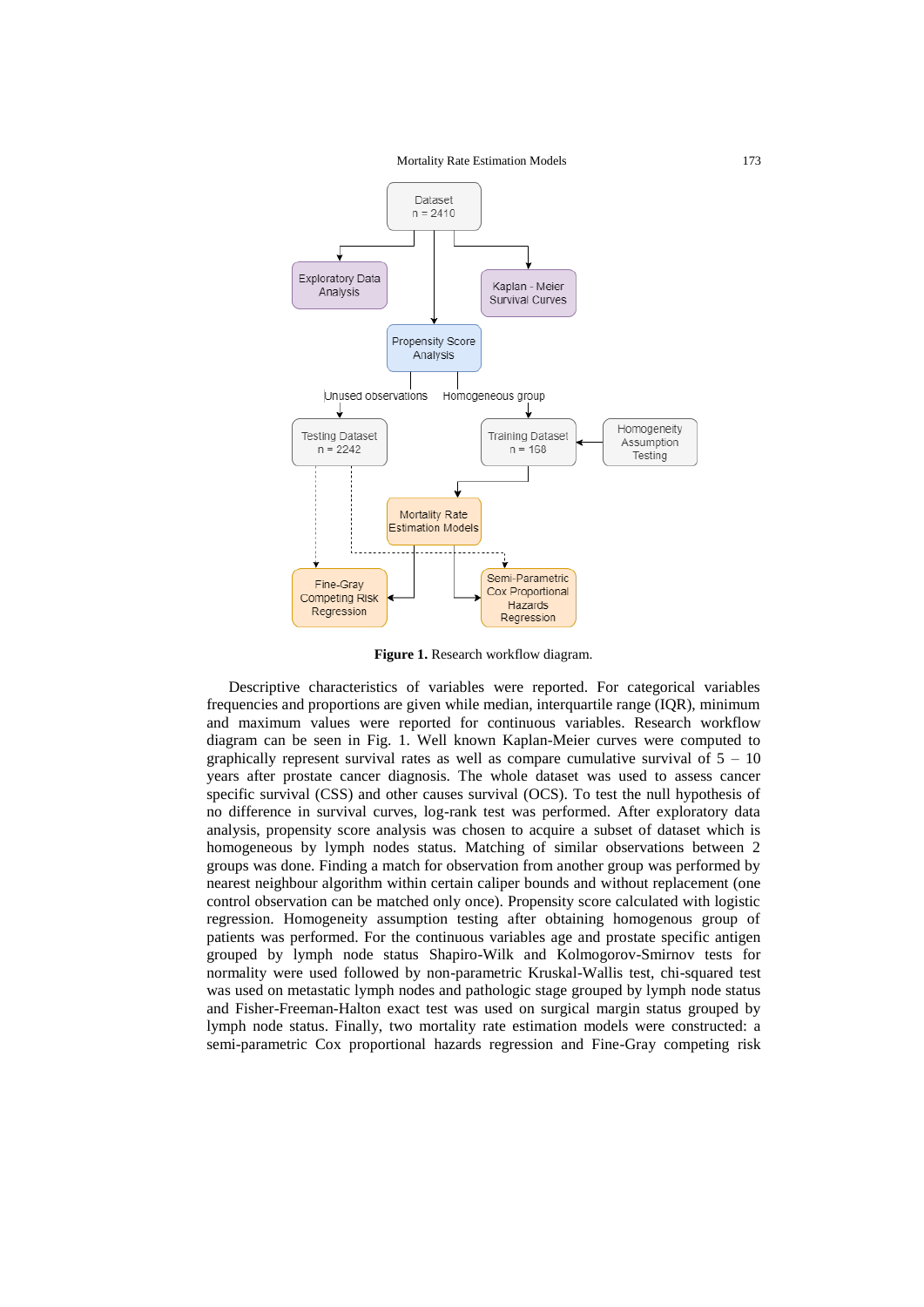174 Kraujalis et al.

regression. Each variable was assessed using hazard ratios (HR) with significance level set to 5% and receiver operating characteristic (ROC) curves were drawn with calculated area under the curve (AUC) to compare the models. All methods and models were done using R programming language (version 4.0.4 2021-02-15).

# **3. Results**

Descriptive characteristics of patients are presented in [Table 1.](#page-4-0) Median age of patients was 64 years (IQR 59 – 68) with minimum of 40 and maximum of 87 years. Median PSA level is  $6.3$  (IQR  $4.7 - 9.47$ ) with 0.44 as minimum and 98.4 as maximum. Out of all 2410 men, 350 (14.5%) were reported dead with 56 (2.3%) prostate cancer related death and 294 (12.2%) death from other causes. Median follow-up after RP was 7.08 years (IQR 4.17 – 10.42).

<span id="page-4-0"></span>**Table 1.** Descriptive characteristics of 2410 prostate cancer patients.

|                                                          | $(N=2410)$      |
|----------------------------------------------------------|-----------------|
| Patient's age                                            |                 |
| Median                                                   | 64.00           |
| 25% quantile - 75% quantile                              | 59.00, 68.00    |
| Min - Max                                                | $40.00 - 87.00$ |
| Prostate specific antigen (PSA), ng/mL                   |                 |
| Median                                                   | 6.30            |
| $25\%$ quantile $-75\%$ quantile                         | 4.70, 9.47      |
| Min - Max                                                | $0.44 - 98.40$  |
| Metastatic lymph nodes $(1, 2, 3, 4, 5+)$ (GG)           |                 |
| 1, GS $\left( \leq 6 \right)$                            | 630 (26.1%)     |
| 2, GS $(3+4)$                                            | 1283 (53.2%)    |
| 3, GS $(4+3)$                                            | 250 (10.4%)     |
| 4, GS $(=8)$                                             | 109 (4.5%)      |
| 5, GS $(>=9)$                                            | 138 (5.7%)      |
| Pathologic stage (pT)                                    |                 |
| 0, initial stage, cancer is not detectable by tomography | 1565 (64.9%)    |
| 1, cancer is developing in the prostate area             | 661 (27.4%)     |
| 2, cancer has spread outside the prostate area           | 184 (7.6%)      |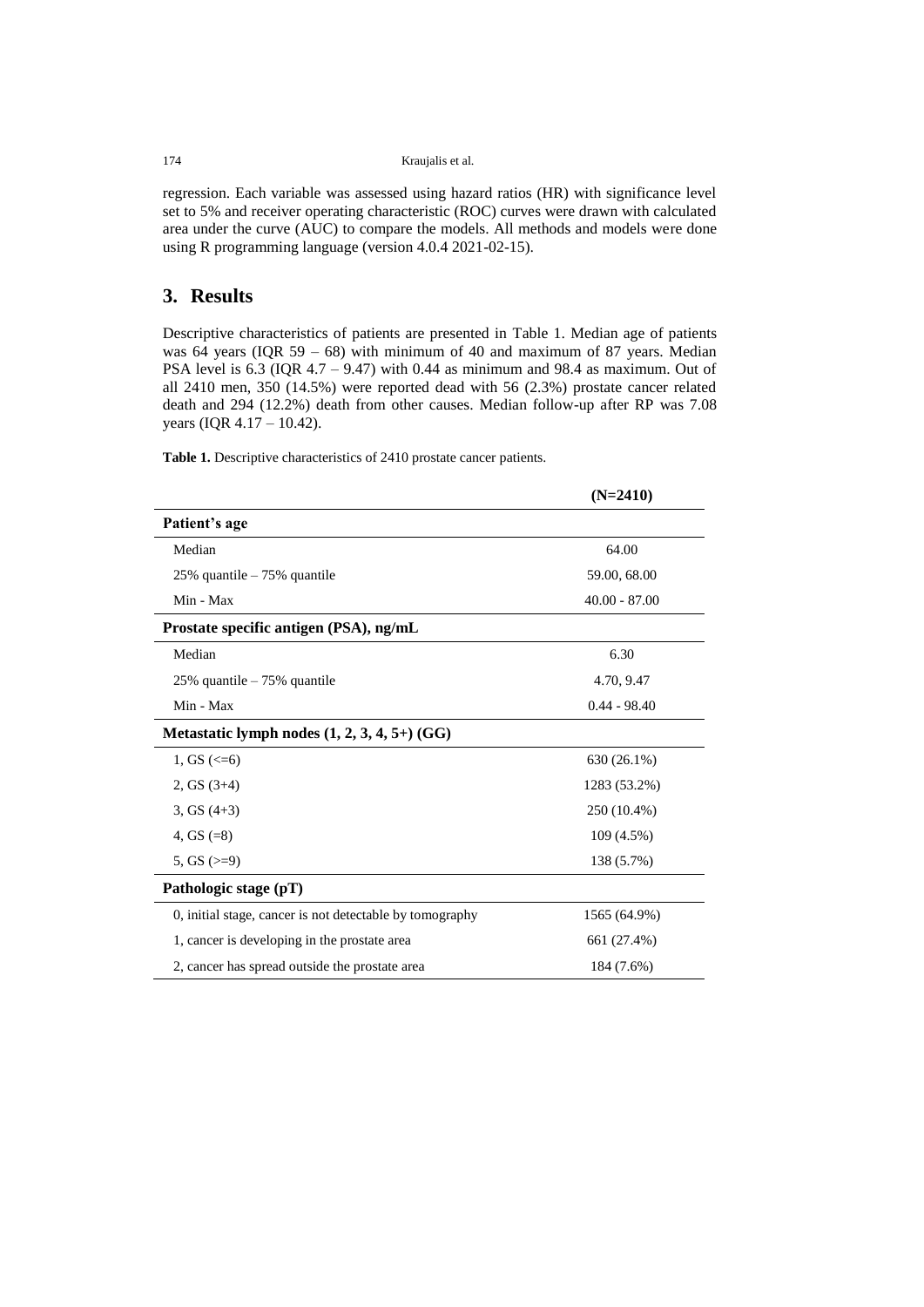| Table 2. Cont. |
|----------------|
|----------------|

| 710 (29.5%)    |
|----------------|
| 83 (3.4%)      |
| $1617(67.1\%)$ |
|                |
| 1606 (66.6%)   |
| 698 (29.0%)    |
| $106(4.4\%)$   |
|                |

Kaplan-Meier survival analysis was performed on all 2410 patients, survival from prostate cancer and other causes after  $5 - 10$  years are reported in [Table 3.](#page-5-0)

<span id="page-5-0"></span>**Table 3**. Kaplan-Meier survival rates at 5 and 10 years from prostate cancer and other causes with 95% confidence intervals.

| Survival from prostate cancer |                           | Survival from other causes death |                   |                   |
|-------------------------------|---------------------------|----------------------------------|-------------------|-------------------|
|                               | 5 years                   | 10 years                         | 5 years           | 10 years          |
|                               | Pathologic stage (pT)     |                                  |                   |                   |
| $\Omega$                      | 0.999                     | 0.985                            | 0.947             | 0.847             |
|                               | $(0.998 - 1)$             | $(0.977 - 0.994)$                | $(0.935 - 0.959)$ | $(0.825 - 0.870)$ |
|                               | 0.990                     | 0.967                            | 0.943             | 0.841             |
| 1                             | $(0.982 - 0.999)$         | $(0.948 - 0.987)$                | $(0.923 - 0.962)$ | $(0.800 - 0.884)$ |
| $\overline{2}$                | 0.883                     | 0.784                            | 0.846             | 0.779             |
|                               | $(0.831 - 0.938)$         | $(0.707 - 0.869)$                | $(0.789 - 0.908)$ | $(0.706 - 0.858)$ |
|                               | Lymph nodes status $(pN)$ |                                  |                   |                   |
| $\theta$                      | 0.989                     | 0.961                            | 0.934             | 0.838             |
|                               | $(0.981 - 0.997)$         | $(0.943 - 0.980)$                | $(0.914 - 0.953)$ | $(0.805 - 0.872)$ |
| 1                             | 0.794                     | 0.601                            | 0.852             | 0.807             |
|                               | $(0.692 - 0.911)$         | $(0.449 - 0.804)$                | $(0.764 - 0.949)$ | $(0.693 - 0.939)$ |
|                               | 0.997                     | 0.983                            | 0.945             | 0.843             |
| $\overline{c}$                | $(0.994 - 1)$             | $(0.974 - 0.992)$                | $(0.933 - 0.957)$ | $(0.819 - 0.868)$ |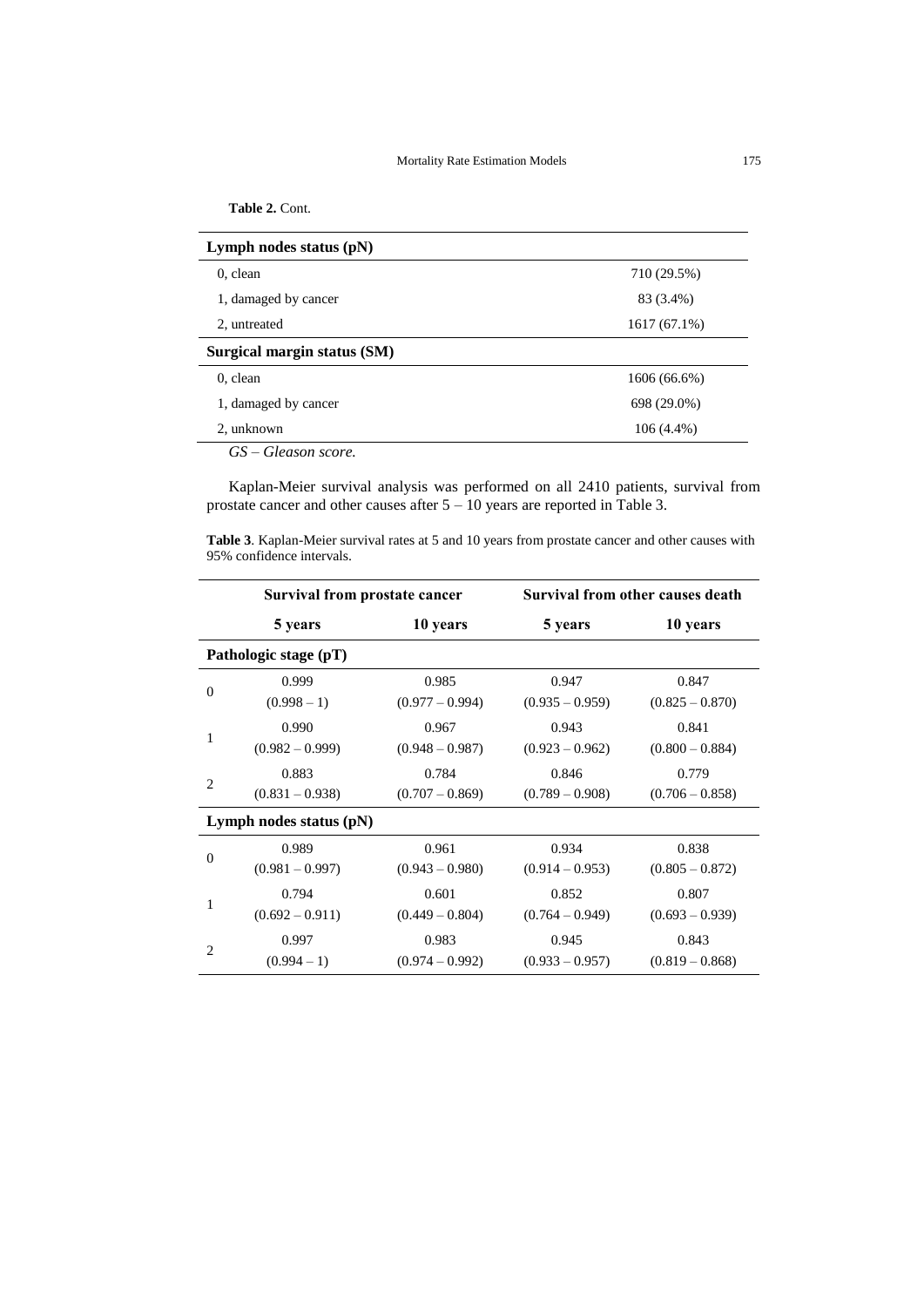#### 176 Kraujalis et al.

**Table 4**. Cont.

| Survival from prostate cancer |                             | Survival from other causes death |                   |                   |
|-------------------------------|-----------------------------|----------------------------------|-------------------|-------------------|
|                               | 5 years                     | 10 years                         | 5 years           | 10 years          |
|                               | Surgical margin status (SM) |                                  |                   |                   |
| $\overline{0}$                | 0.999                       | 0.982                            | 0.942             | 0.846             |
|                               | $(0.997 - 1)$               | $(0.973 - 0.992)$                | $(0.930 - 0.954)$ | $(0.824 - 0.869)$ |
|                               | 0.967                       | 0.933                            | 0.929             | 0.828             |
| 1                             | $(0.953 - 0.982)$           | $(0.910 - 0.956)$                | $(0.909 - 0.951)$ | $(0.791 - 0.866)$ |
|                               | 0.978                       | 0.978                            | 0.943             | 0.825             |
| $\overline{2}$                | $(0.948 - 1)$               | $(0.948 - 1)$                    | $(0.899 - 0.988)$ | $(0.696 - 0.977)$ |
|                               | Metastatic lymph nodes (GG) |                                  |                   |                   |
| 1                             | $\mathbf{1}$                | 0.991                            | 0.940             | 0.833             |
|                               | $(1-1)$                     | $(0.982 - 1)$                    | $(0.922 - 0.959)$ | $(0.802 - 0.866)$ |
| $\overline{c}$                | 0.996                       | 0.983                            | 0.946             | 0.851             |
|                               | $(0.993 - 1)$               | $(0.972 - 0.993)$                | $(0.932 - 0.959)$ | $(0.824 - 0.878)$ |
| 3                             | 0.996                       | 0.930                            | 0.947             | 0.881             |
|                               | $(0.988 - 1)$               | $(0.875 - 0.989)$                | $(0.916 - 0.978)$ | $(0.801 - 0.970)$ |
| $\overline{4}$                | 0.932                       | 0.838                            | 0.866             | 0.762             |
|                               | $(0.881 - 0.987)$           | $(0.744 - 0.944)$                | $(0.797 - 0.941)$ | $(0.661 - 0.878)$ |
| 5                             | 0.878                       | 0.724                            | 0.907             | 0.809             |
|                               | $(0.812 - 0.950)$           | $(0.598 - 0.877)$                | $(0.851 - 0.967)$ | $(0.669 - 0.978)$ |

Cancer specific mortality significantly rises during longer period after diagnosis, e.g. when cancer has already spread outside prostate area (pT:2) (Fig. 2 A graph). Cumulative 5-year cancer specific survival (CSS) in pT:0 showed very high survival rate of 99.9% (95% CI 99.8 – 100) as well as in pT:1 with 99% (95% CI 98.2 – 99.9) and decreased in pT:2 with 88.3% (95% CI 83.1 – 93.8) while cumulative 10-year CSS in pT:0 decreased to only 98.5% (95% CI 97.7 – 99.4); pT:1 decreased to 96.7% (95% CI 94.8 – 98.7) and pT:2 survival decreased by almost 10 percentage points (pp.) to 78.4% (95% CI 70.7 – 86.9). Log-rank test gave chi-square value of  $\chi$ 2 = 163 (p = 2e-16) so we reject null hypothesis and conclude that there is statistically significant difference between survival curves by pathologic curves for CSS. It is also worth mentioning, that Kaplan-Meier curves by pathologic stage for other cause survival (OCS) are also statistically different, log-rank test produced  $\gamma$ 2 = 12,5 (p = 0,002).

It is also very clear that mortality from prostate cancer increases drastically with years after diagnosis when lymph nodes are damaged by cancer (pN:1) (Fig. 2 B graph). Cumulative 5-year CSS in both pN:0 and pN:2 are high at respectively 98.9% (95% CI  $98.1 - 99.7$ ) and  $99.7\%$  (95% CI  $99.4 - 1$ ) compared to having lymph nodes damaged by cancer (pN:1) where survival decreased down to  $79.4\%$  (95% CI 69.2 – 91.1). Cumulative 10-year CSS decreased by 2.8 and 1.4 pp. respectively in pN:0 and pN:2 down to 96.1% (95% CI 94.3 – 98) and 98.3% (95% CI 97.4 – 99.2); in pN:1 group we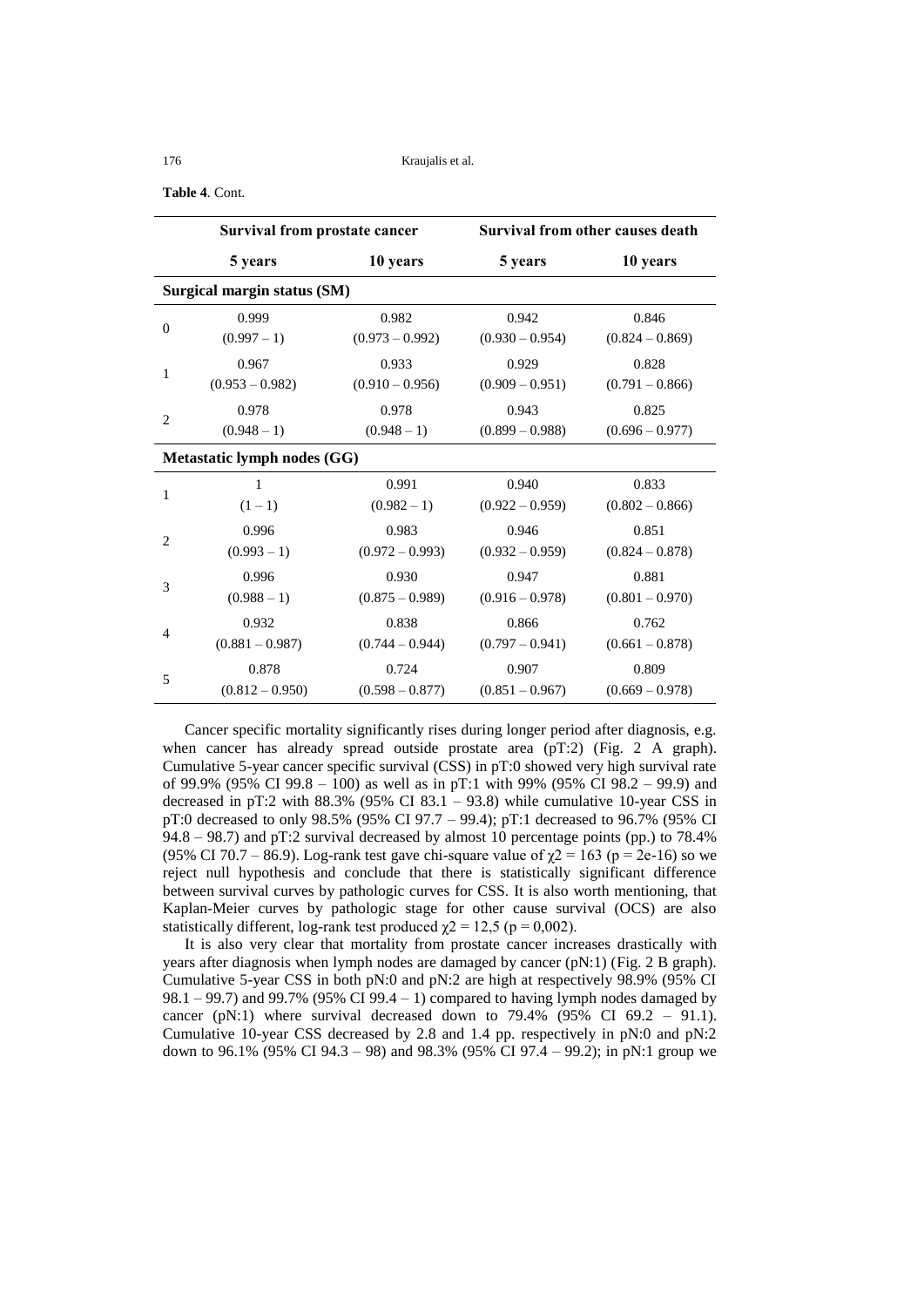recorded 19.3 pp. drop to  $60.1\%$  (95% CI 44.9 – 80.4). Log-rank test justifies our findings, with  $\gamma$ 2 = 242 (p = 2e-16) we conclude that the survival curves by lymph node status for CSS are dissimilar. However, produced Kaplan-Meier curves by the same characteristic for OCS do not show any signs of irregularities from common survival rate with log-rank statistic  $\chi$ 2 = 2,9 (p = 0,2) we can say that the curves are identical.



**Figure 2.** Kaplan-Meier survival curves for cancer specific survival. (A) - by pathologic stage; (B) - by lymph nodes status.

Graphically a lower mortality is seen between surgical margin status groups (Fig. 3 C graph). There, cumulative 5-year CSS with clean removed prostate tissue (SM:0) is almost 100% - at 99.9% (95% CI 99.7 – 100); a bit lower when removed prostate tissue is damaged by cancer (SM:1) or unknown (SM:2) with survival rates respectively at 96.7% (95% CI 95.3 – 98.2) and 97.8% (95% CI 94.8 – 100). Cumulative 10-year CSS slightly decreases in SM:0 and SM:1 groups respectively down to 98.2% (95% CI 97.3 – 99.2) and 93.3% (95% CI 91 – 95.6); no changes are seen in SM:2 group. Log-rank test produced  $\gamma$ 2 = 45,3 (p = 1e-10) which means the survival curves are not identical. Surgical margin status does not seem to make a difference in deaths from other causes as log-rank test gave us  $\chi$ 2 = 1,5 (p = 0,5) which means the survival curves are the same across the groups.

A noticeable difference in survival between groups is noticed between metastatic lymph nodes groups (Fig. 3 D graph). The cumulative 5-year CSS based on number of metastatic lymph nodes are as following:

- Metastatic lymph nodes:  $1 100\%$  (95%  $100 100$ ),
- Metastatic lymph nodes: 2 99.6% (95% 99.3 100),
- Metastatic lymph nodes:  $3 99.6\%$  (95% 98.8 100),
- Metastatic lymph nodes: 4 93.2% (95% 88.1 98.7),
- Metastatic lymph nodes: 5+ 87.8% (95% 81.2 95), and cumulative 10-year CSS:
	- - Metastatic lymph nodes: 1 99.1% (95% 97.9 100),
		- Metastatic lymph nodes: 2 98.3% (95% 96.9 99.6),
		- Metastatic lymph nodes: 3 93% (95% 85.8 100),
		- Metastatic lymph nodes: 4 83.8% (95% 71.7 98),
		- Metastatic lymph nodes: 5+ 72.4% (95% 56.3 93.2).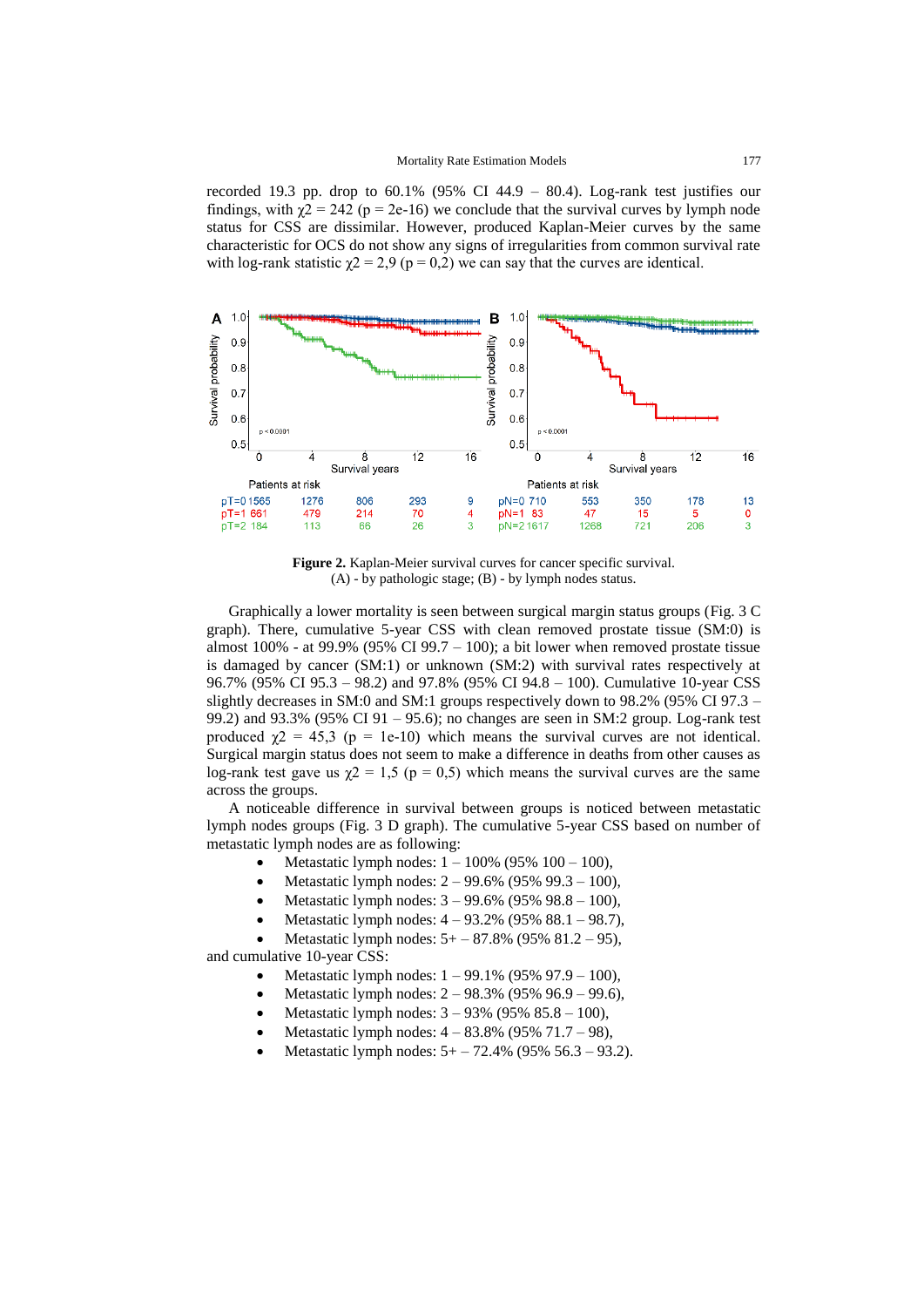It is noticeable, that for every additional metastatic lymph node, the mortality rate increases. Calculating CSS difference between cumulative 5-year and 10-year shows a 10.9 pp. decrease having 4 metastatic lymph nodes and 15.4 pp. having 5 or more. Logrank test produced  $\chi$ 2 = 268 (p = 2e-16) so the survival curves are indeed different. Based on OCS, log-rank test gave us  $\gamma$ 2 = 5,2 (p = 0,3) which concludes it does not affect other cause mortality significantly.



**Figure 3.** Kaplan-Meier survival curves for cancer specific survival. (C) - by surgical margin status; (D) - by metastatic lymph nodes.

A propensity score analysis was performed to obtain homogenous group of patients based on lymph nodes status (pN). Our original dataset consists of 83 (3.4%) observations with cancer damaged lymph nodes and up to 1617 (67.1%) records with untreated lymph nodes [\(Table 1\)](#page-4-0). During the analysis we will obtain a subset of patients whom other covariates will not show any statistically significant difference between pN groups. 2 iterative processes were done, because the matching algorithm works with 2 level factor and our pN variable is 3 levels factor, so firstly pN:0 with pN:1 were matched and then matched obtained subset with pN:2 group. After propensity score analysis our training set will consist of 168 patients whereas 41 of them had clean lymph nodes, 43 – cancer damaged lymph nodes and 84 – untreated lymph nodes. During homogeneity assumption testing it was noted that we have been left with too small set of 1 metastatic lymph nodes records, two groups were merged to accommodate this – 1 and 2 metastatic lymph nodes combined into single one. Non parametric "Kruskal-Wallis" test was used to check assumptions for continuous variables, for both age ( $\chi$ 2 = 0.215, p = 0.898) and PSA ( $\chi$ 2 = 5.320, p = 0.070) we accept the null hypothesis. For categorical variables, chi square test was used except for surgical margin status where Fisher-Freeman-Halton exact test was performed due to smaller set of observations in one of the factor levels. For all 3 variables, GG ( $\gamma$ 2 = 4.981, p = 0.546), pT ( $\gamma$ 2 = 2.520, p = 0.640) and SM ( $p = 0.565$ ), we accept the null hypothesis about independence.

Training set consists of homogenous set by lymph nodes status while testing set consists of all other patients left after propensity score analysis. Training set has 168 records where 15 have died from prostate cancer and 24 – from other causes. Testing set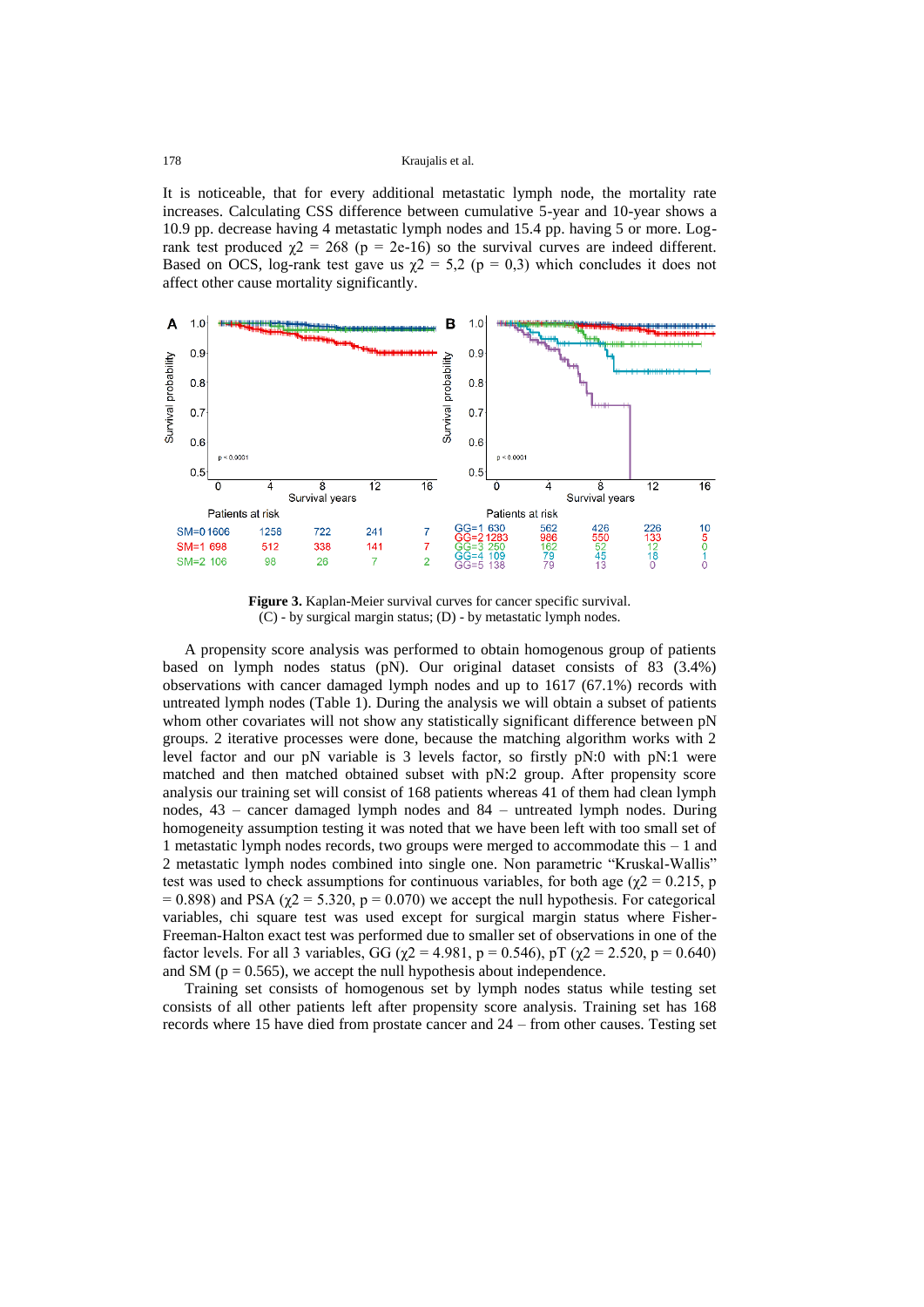consists of unused 2242 observations where 41 have died from prostate cancer and 270 – death from other causes.

Semi-parametric Cox proportional hazards regression on homogenous training dataset established a few significant predictors for CSM [\(Table 5\)](#page-9-0). Patients whose cancer is developing in prostate area (pT:1) have 5.7 times (HR =  $0.174$ ; 95% CI 0.044 – 0.682;  $p = 0.012$ ) lower mortality risk than patients whose cancer spread outside prostate area (pT:2). Men with cancer damaged lymph nodes (pN:1) are 4.8 times (95% CI 1.184 – 19.640;  $p = 0.028$ ) more likely to experience death from prostate cancer than patients with untreated lymph nodes (pN:2). Patients with 1 or 2 metastatic lymph nodes have 26.3 times (HR =  $0.038$ ; 95% CI 0.004 – 0.374; p = 0.005) lower CSM rate than men with 4 metastatic lymph nodes.

The proportional hazards assumption was checked using Schoenfeld residuals. Chi square was computed for each variable as well as for global one. Predictors age ( $p =$ 0.257), PSA ( $p = 0.120$ ), pT ( $p = 0.236$ ), pN ( $p = 0.114$ ) and GG ( $p = 0.669$ ) did not violate the proportional hazards assumptions at 5% significance level except for SM ( $p =$ 0.042). Overall, the global assumption was also not violated with  $p = 0.109$ .

It is also worth mentioning that training the Cox model based on deaths from other causes also finds statistically significant hazard ratios between pT:1 vs pT:2 and 1 or 2 vs 4 metastatic lymph nodes. There, patients whose cancer is developing in the prostate area (pT:1) have 3.4 times (HR = 0.295; 95% CI 0.100 – 0.830; p = 0.021) lower OCM rate than patients whose cancer is already spread outside the prostate area (pT:2). Also, men with 1 or 2 metastatic lymph nodes are 4 times (HR =  $0.247$ ; 95% CI 0.072 – 0.846;  $p = 0.026$ ) less likely to experience death from other causes than men with 4 metastatic lymph nodes. Besides, the Cox model trained on deaths from other causes finds another statistically significant predictor – age. With each additional year in patient's age, on average the death from other causes increases by  $17.8\%$  (HR = 1.178; 95% CI 5.7% –  $31.2\%$ ; p = 0.003).

| Variable              | Comparable<br>level       | Coefficient | <b>Hazard</b><br>ratio | Inverse<br>hazard<br>ratio | 95%<br>Confidence<br>interval | p     |
|-----------------------|---------------------------|-------------|------------------------|----------------------------|-------------------------------|-------|
| Age                   |                           | $-0.009$    | 0.991                  | 1.009                      | $0.889 - 1.105$               | 0.876 |
| (PSA)                 | Prostate specific antigen | $-0.026$    | 0.974                  | 1.027                      | $0.920 - 1.032$               | 0.371 |
| Pathologic stage (pT) |                           |             |                        |                            |                               |       |
|                       | $(1 \text{ vs } 0)$       | 0.219       | 1.245                  | 0.803                      | $0.106 - 14.572$              | 0.861 |
|                       | $(2 \text{ vs } 0)$       | 1.967       | 7.151                  | 0.140                      | $0.638 - 80.097$              | 0.111 |
|                       | $(1 \text{ vs } 2)$       | $-1.748$    | 0.174                  | 5.744                      | $0.044 - 0.682$               | 0.012 |
|                       | Lymph nodes status $(pN)$ |             |                        |                            |                               |       |
|                       | $(1 \text{ vs } 0)$       | 0.836       | 2.307                  | 0.434                      | $0.513 - 10.369$              | 0.276 |
|                       | $(2 \text{ vs } 0)$       | $-0.738$    | 0.478                  | 2.091                      | $0.104 - 2.208$               | 0.345 |

<span id="page-9-0"></span>**Table 5**. Semi-parametric Cox proportional hazards regression analysis for cancer-specific mortality.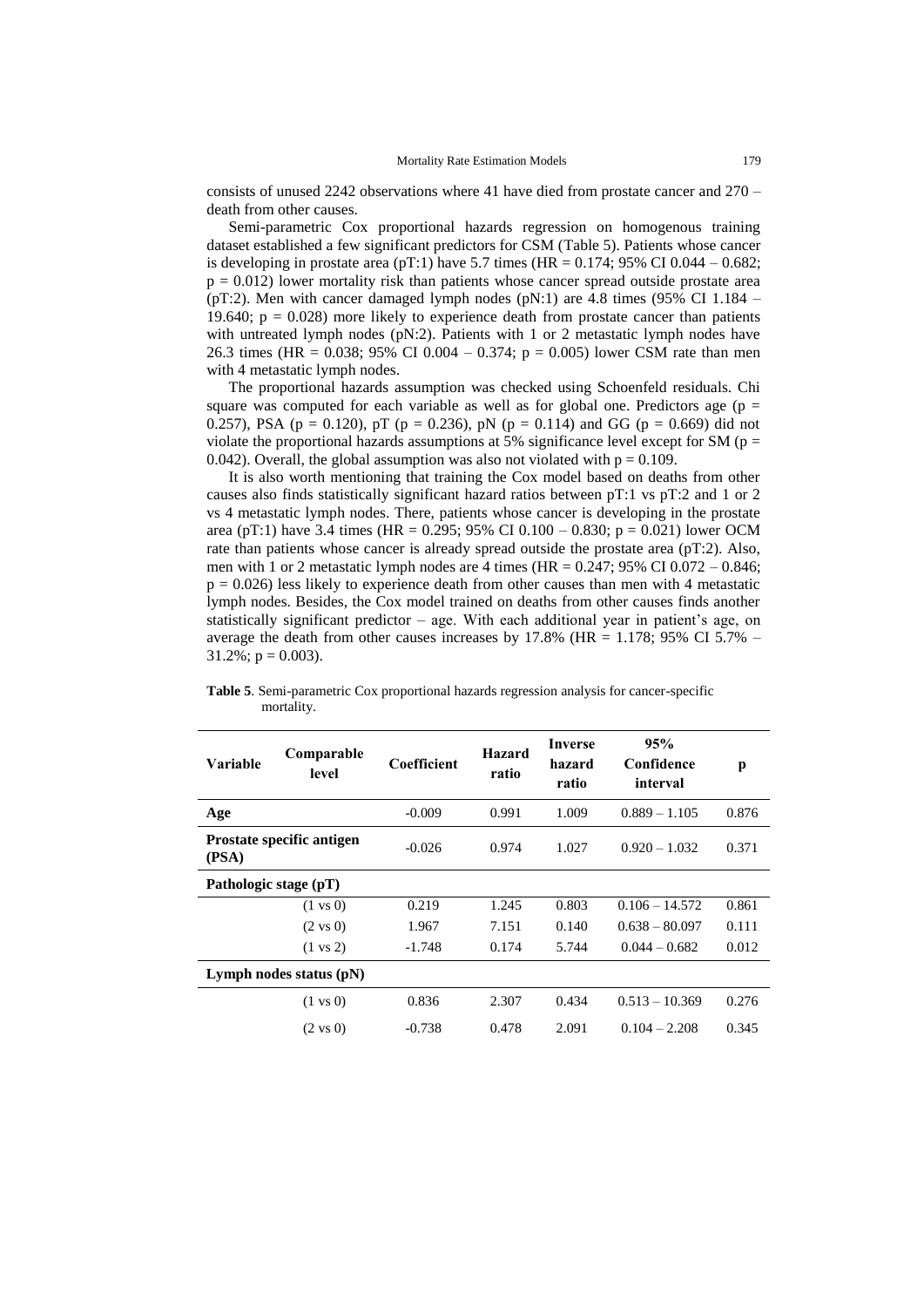180 Kraujalis et al.

| Variable | Comparable<br>level           | <b>Coefficient</b> | <b>Hazard</b><br>ratio | <b>Inverse</b><br>hazard<br>ratio | 95%<br>Confidence<br>interval | p     |
|----------|-------------------------------|--------------------|------------------------|-----------------------------------|-------------------------------|-------|
|          | $(1 \text{ vs } 2)$           | 1.573              | 4.823                  | 0.207                             | $1.184 - 19.640$              | 0.028 |
|          | Surgical margin status (SM)   |                    |                        |                                   |                               |       |
|          | $(1 \text{ vs } 0)$           | 0.116              | 1.123                  | 0.890                             | $0.295 - 4.277$               | 0.865 |
|          | $(2 \text{ vs } 0)$           | 0.678              | 1.971                  | 0.507                             | $0.204 - 19.081$              | 0.558 |
|          | $(1 \text{ vs } 2)$           | $-0.562$           | 0.570                  | 1.755                             | $0.058 - 5.554$               | 0.628 |
|          |                               |                    |                        |                                   |                               |       |
|          | <b>Metastatic lymph nodes</b> |                    |                        |                                   |                               |       |
|          | $({1,2}$ vs 5)                | $-2.174$           | 0.114                  | 8.790                             | $0.012 - 1.123$               | 0.063 |
|          | $(3 \text{ vs } 5)$           | $-0.099$           | 0.906                  | 1.104                             | $0.191 - 4.299$               | 0.901 |
|          | $(4 \text{ vs } 5)$           | 1.096              | 2.993                  | 0.334                             | $0.655 - 13.686$              | 0.157 |
|          | $(3 \text{ vs } \{1,2\})$     | 2.075              | 7.964                  | 0.126                             | $0.840 - 75.462$              | 0.071 |
|          | $(3 \text{ vs } 4)$           | $-1.195$           | 0.303                  | 3.304                             | $0.072 - 1.265$               | 0.102 |
|          | $({1,2}$ vs 4)                | $-3.270$           | 0.038                  | 26.309                            | $0.004 - 0.374$               | 0.005 |

Here {1,2} under metastatic lymph nodes means 1 and 2 groups were combined into single group; Inverse hazard ratio – exp(-coefficient).

Fine-Gray (FG) competing risk regression was performed on the same dataset for CSM [\(Table 6\)](#page-11-0) and OCM. According to the pathologic stage, significant hazard ratio, same as in Cox model, was also found between pT:1 and pT:2. Fine-Gray model gave a 1.3 times lower mortality rate – patients, whose cancer is developing in the prostate area have 4.3 times (HR =  $0.233$ ; 95% CI  $0.066 - 0.823$ ; p =  $0.024$ ) lower CSM rate than men whose cancer is already spread outside the prostate area. But FG model did not find statistically significant hazard ratio between pN:1 and pN:2, FG gave us hazard ratio of 2.7 (95% CI 0.812 – 8.872;  $p = 0.110$ ) where Cox model produced significant hazard ratio of 4.8 (95% CI 1.184 – 19.640;  $p = 0.028$ ). Based on metastatic lymph nodes, FG model, same as Cox, found a significant hazard ratio between 1 or 2 and 4 metastatic lymph nodes. This time, the FG model lowered the risk by 5.14 times. People with 1 or 2 metastatic lymph nodes have 5.1 times (HR = 0.195; 95% CI 0.040 – 0.960; p = 0.044) lower CSM rate than patients with 4 metastatic lymph nodes.

The proportional hazards assumption was checked using the same technique as previously, all FGs models variables did not violate the assumption with age ( $p = 0.091$ ). PSA ( $p = 0.107$ ),  $pT$  ( $p = 0.186$ ),  $pN$  ( $p = 0.250$ ), SM ( $p = 0.148$ ) and GG ( $p = 0.492$ ) as well as the global one with  $p = 0.165$ .

Fine-Gray model, trained based on deaths from other causes established statistically significant hazard ratios only on pathologic stages pT:1 vs pT:2 and patient's age. FG method models a very similar hazard ratio for patient's age as Cox model: each additional year to the patient's age increases death from other causes by  $18.1\%$  (HR = 1.181; 95% CI 6.4% – 31.1%;  $p = 0.002$ ). And men whose cancer is developing in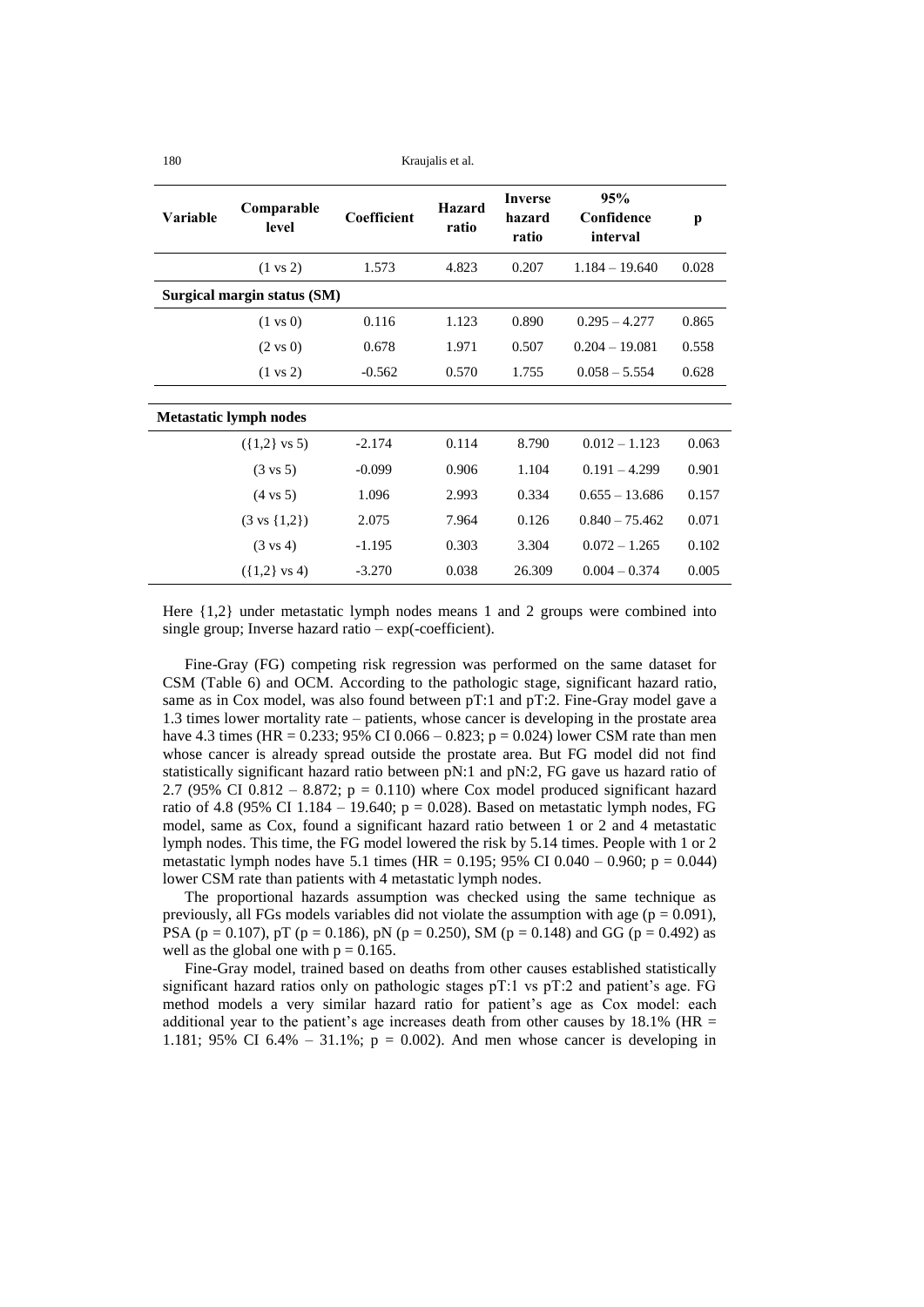prostate area are 2.9 times (HR =  $0.345$ ; 95% CI  $0.120 - 0.970$ ; p =  $0.043$ ) less likely to experience death from other causes than patients whose cancer is already spread outside the prostate area.

| Variable              | Comparable<br>level           | Coefficient | Hazard<br>ratio | <b>Inverse</b><br>hazard<br>ratio | 95%<br>Confidence<br>interval | p     |
|-----------------------|-------------------------------|-------------|-----------------|-----------------------------------|-------------------------------|-------|
| Age                   |                               | $-0.006$    | 0.994           | 1.006                             | $0.912 - 1.084$               | 0.900 |
| (PSA)                 | Prostate specific antigen     | $-0.023$    | 0.977           | 1.024                             | $0.897 - 1.064$               | 0.590 |
| Pathologic stage (pT) |                               |             |                 |                                   |                               |       |
|                       | $(1 \text{ vs } 0)$           | $-0.453$    | 0.636           | 1.573                             | $0.070 - 5.733$               | 0.690 |
|                       | $(2 \text{ vs } 0)$           | 1.005       | 2.733           | 0.366                             | $0.438 - 17.054$              | 0.280 |
|                       | $(1 \text{ vs } 2)$           | $-1.458$    | 0.233           | 4.299                             | $0.066 - 0.823$               | 0.024 |
|                       | Lymph nodes status (pN)       |             |                 |                                   |                               |       |
|                       | $(1 \text{ vs } 0)$           | 0.512       | 1.669           | 0.599                             | $0.448 - 6.216$               | 0.440 |
|                       | $(2 \text{ vs } 0)$           | $-0.475$    | 0.622           | 1.608                             | $0.155 - 2.499$               | 0.500 |
|                       | $(1 \text{ vs } 2)$           | 0.987       | 2.684           | 0.373                             | $0.812 - 8.872$               | 0.110 |
|                       | Surgical margin status (SM)   |             |                 |                                   |                               |       |
|                       | $(1 \text{ vs } 0)$           | 0.495       | 1.641           | 0.609                             | $0.486 - 5.535$               | 0.420 |
|                       | $(2 \text{ vs } 0)$           | 0.484       | 1.622           | 0.616                             | $0.122 - 21.520$              | 0.710 |
|                       | $(1 \text{ vs } 2)$           | 0.011       | 1.011           | 0.989                             | $0.087 - 11.764$              | 0.990 |
|                       | <b>Metastatic lymph nodes</b> |             |                 |                                   |                               |       |
|                       | $({1,2}$ vs 5)                | $-0.349$    | 0.705           | 1.418                             | $0.139 - 3.578$               | 0.670 |
|                       | $(3 \text{ vs } 5)$           | 0.335       | 1.398           | 0.715                             | $0.340 - 5.747$               | 0.640 |
|                       | $(4 \text{ vs } 5)$           | 1.284       | 3.611           | 0.277                             | $0.916 - 14.232$              | 0.066 |
|                       | $(3 \text{ vs } \{1,2\})$     | 0.685       | 1.983           | 0.504                             | $0.321 - 12.265$              | 0.460 |
|                       | $(3 \text{ vs } 4)$           | $-0.949$    | 0.387           | 2.583                             | $0.076 - 1.973$               | 0.250 |
|                       | $({1,2}$ vs 4)                | $-1.634$    | 0.195           | 5.122                             | $0.040 - 0.960$               | 0.044 |

<span id="page-11-0"></span>**Table 6**. Fine-Gray competing risk regression analysis of cancer-specific mortality.

Here {1,2} under metastatic lymph nodes mean 1 and 2 groups were combined into single group; Inverse hazard ratio – exp(-coefficient).

ROC curves using training set are very similar for Cox and FG models (Fig. 4 A graph), Cox model's AUC value is 0.7708 where FG model's – 0.7673 [\(Table 7\)](#page-12-0). Models were tested on observations left after propensity score analysis, ROC curves are presented in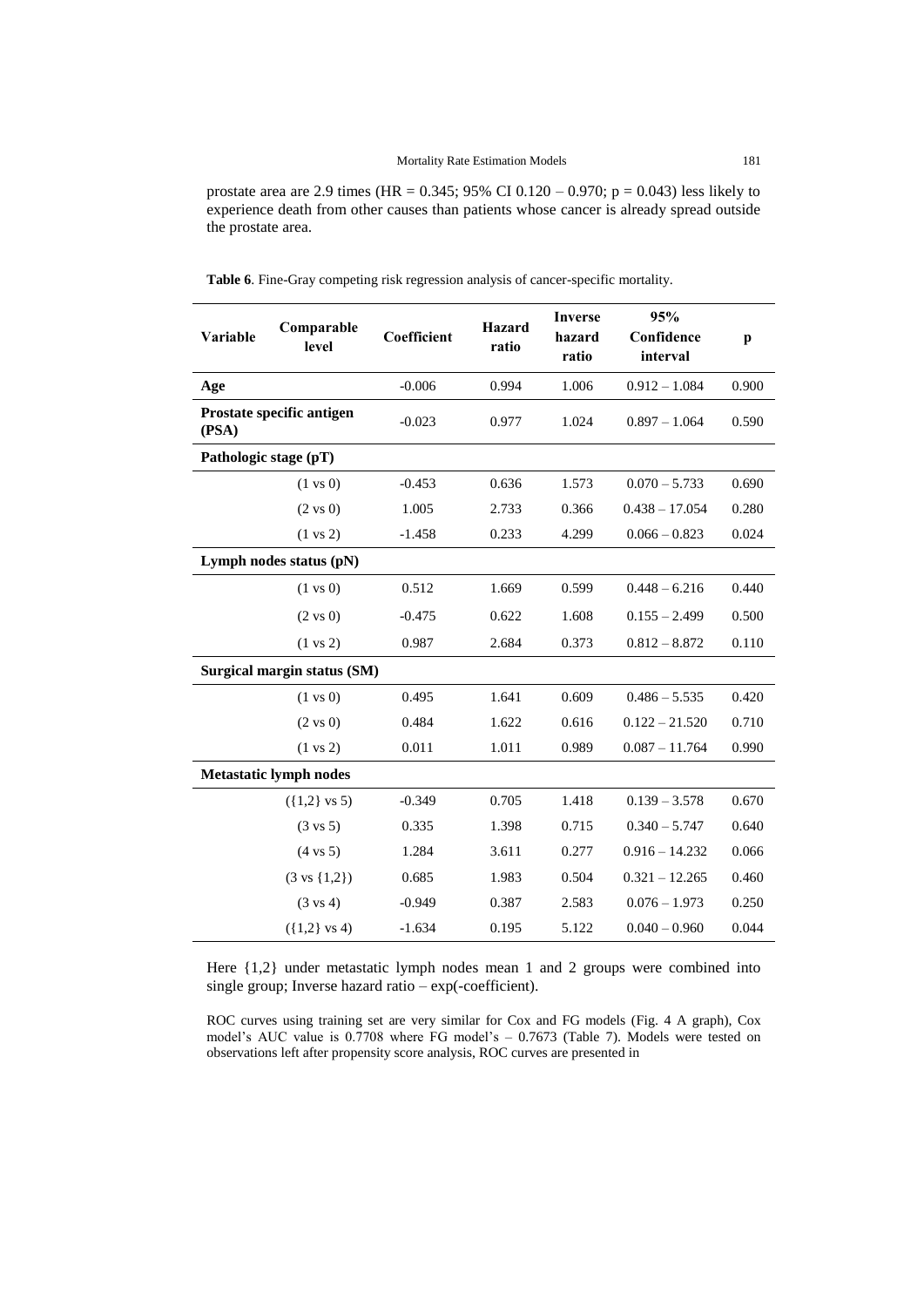Fig. 4 B graph, Cox model's AUC value is 0.6747 and FG's – 0.6578 [\(Table 7\)](#page-12-0). It is clear that Cox model shows better results both times than FG model.

|  | $M_2$ $d_2$ | $\sim$ | A TTO<br>. |
|--|-------------|--------|------------|
|  |             |        |            |

<span id="page-12-0"></span>**Table 7**. AUC values for Cox and FG models on training and testing sets.

| <b>Set</b> | Model     | <b>AUC</b> |
|------------|-----------|------------|
| Training   | $\cos$    | 0,7708     |
|            | Fine-Gray | 0,7673     |
|            | Cox       | 0,6747     |
| Testing    | Fine-Gray | 0,6578     |



Figure 4. Cox and FG model's ROC curves; (A) - based on training set; (B) - based on testing set.

## **4. Conclusions**

After Kaplan-Meier survival analysis we conclude:

- With 95% confidence level significant differences are detected between survival curves for prostate cancer mortality for all discrete variables.
- Statistically significant difference between factor levels are found only in pathologic stage for deaths from other causes.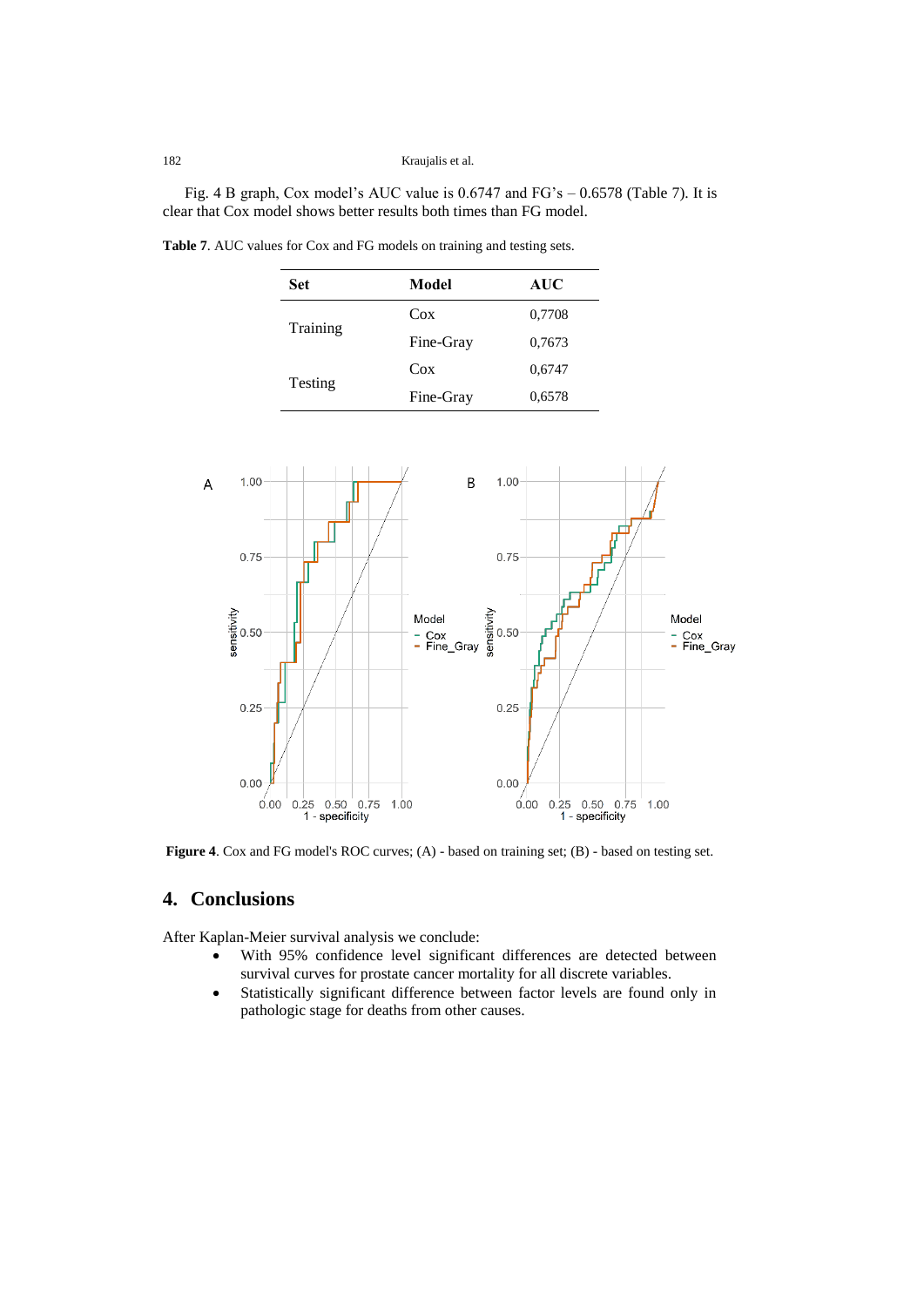Worst case prognosis in the long-term is associated with patients whose lymph nodes are damaged with cancer or there are 5 or more metastatic lymph nodes.

After applying Cox model on sampled homogenous dataset by lymph node status we obtained:

- Men with 4 metastatic lymph nodes on average has 26 times higher prostate cancer mortality rate and 4 times higher other causes mortality than men with 1 or 2 metastatic lymph nodes.
- Patients whose cancer is developing in prostate area are on average 5.7 times less likely to die from prostate cancer and 3.4 times less likely to die from other causes than patients whose cancer has already spread outside the prostate area.
- Men with cancer damaged lymph nodes are on average 4.8 times more likely to die from prostate cancer than men with untreated lymph nodes.
- With each additional year in patient's age, on average the death from other causes increases by 17.8%

Both Cox and Fine-Gray models are applied in medical research, yet only one of either are being used. Our comparison of Cox and Fine-Gray models on both training and testing sets showed that Cox model was found to be more accurate than Fine-Gray model based on ROC curves.

Prostate specific antigen was not found to be statistically significant predictor of prostate cancer-related death, a same trend could be seen in other studies on prostate cancer-related deaths.

Some of the metastatic lymph node groups were significant in both Cox and Fine-Gray models. Groups were also found to give the worst hazard ratios and worst longterm prognosis. This conclusion agrees with other papers which states the ISUP Gleason groups as an effective prognostic variables in modelling mortality from prostate cancer.

#### **References**

- Adams, J., (1853). The case of scirrhous of the prostate gland with corresponding affliction of the lymphatic glands in the lumbar region and in the pelvis. *Lancet*;1:393.
- Berney, D.M., Beltran, L., Fisher, G., North, B.V., Greenberg, D., Møller, H., Soosay, G., Scardino, P., Cuzick, J. (2016). Validation of a contemporary prostate cancer grading system using prostate cancer death as outcome*. Br J Cancer*, 114(10):1078-1083.
- Braun, D.P., Gupta, D., Staren, E.D. (2012). Predicting survival in prostate cancer: the role of quality of life assessment. *Support Care Cancer* 20, 1267–1274.
- Carlsson, S., Benfante, N., Alvim, R., Sjoberg, D.D., Vickers, A., Reuter, V.E., Fine, S.W., Vargas, H.A., Wiseman, M., Mamoor, M. et al. (2020). Long-Term Outcomes of Active Surveillance for Prostate Cancer: The Memorial Sloan Kettering Cancer Center Experience. *The Journal of Urology*. 203, 1122–1127.
- Center, M., Jemal, A., Lortet-Tieulent, J., Ward, E., Ferlay, J., Brawley, O. et al., (2019). International Variation in Prostate Cancer Incidence and Mortality Rates. *European Urology*; 61(6):1079-1092.
- Connor H., (2022). John Graunt F.R.S. (1620-74): The founding father of human demography, epidemiology and vital statistics. *Journal of Medical Biography*. p. 1-13.
- Cox, D. R. (1972). Regression Models and Life Tables. *Journal of the Royal Statistical Society*, Series B 20:187–220.